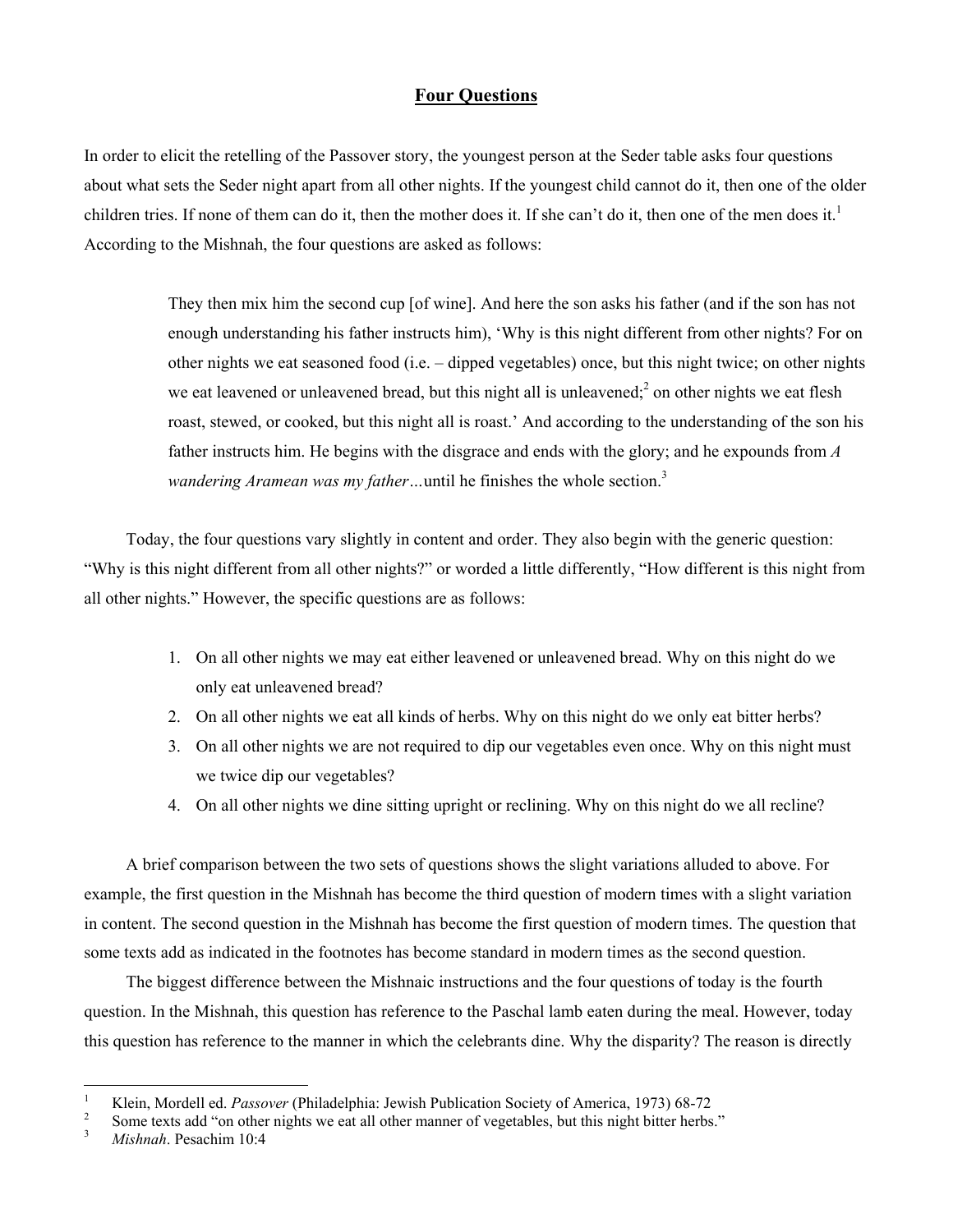correlated to the destruction of the Temple in 70 C.E. Because the Paschal sacrifice was no longer a part of Passover, there was no reason to keep the last question. However, in order to keep the number of questions at four, a very significant number in Judaism and Passover,<sup>[4](#page-1-0)</sup> a new question was introduced. Undoubtedly there were several reasons why reclining was chosen as the topic for this question. One possibility is that reclining reminds celebrants of their ancestors' former slavery and subsequent freedom. This leads nicely into the general reply to the four questions.

As noted in the excerpt from the Mishnah above, the reply is to "begin with the disgrace and end with the glory." As is typical in Judaism, there are differing points of view on how to fulfill this directive. Samuel, head of the Nehardea Academy, preferred the opening passage to be: "We were once slaves of Pharaoh in Egypt" while Rav, head of the Sura Academy, advocated the passage, "Our forefathers were idol worshippers."<sup>5</sup> The primary difference between these two responses is that the first focuses on a physical bondage while the second focuses on a spiritual bondage.<sup>[6](#page-1-2)</sup> Some Jews prefer to include both in their response so that the Passover story becomes a reminder of both physical and spiritual deliverance.

The core of the reply to the four questions is a midrashic commentary of Deuteronomy 26:5-8. Of course, each haggadah differs in the depth to which it comments on these verses. However, some haggadoth add to this core by explaining the purpose behind each practice questioned in the four questions. According to Rabbi Morris Silverman, $\frac{7}{7}$  $\frac{7}{7}$  $\frac{7}{7}$  the succinct answers are as follows:

- 1. We eat unleavened bread because, when our ancestors were told by Pharaoh to leave Egypt, they had no time to bake bread with leaven.<sup>8</sup>
- 2. At the Seder, we eat bitter herbs to remind us of the bitterness our ancestors experienced when they were oppressed by their Egyptian taskmasters.
- 3. We dip the green vegetable into salt water because our ancestors departed from Egypt in the springtime when plants turn green and come to life. The salt water reminds us of their sweat and tears.<sup>[9](#page-1-5)</sup> We dip the bitter herbs into the sweet charoseth because our ancestors endured the bitterness of slavery by sweetening it with the hope of freedom.
- 4. As a sign of freedom, we lean to the left when we partake of wine and symbolic food. In antiquity, slaves ate hurriedly, standing or squatting on the ground, while royalty, nobility and the

<span id="page-1-0"></span> $\frac{1}{4}$  For example, four cups of wine, the analogy of the four sons, four pieces of matzah after the middle of the three matzot is broken, and the four fringes on the tallit and the tzitzit.

<span id="page-1-1"></span> $T$ *almud*. Pesachim 116a

<span id="page-1-2"></span>Silverman, Rabbi Morris, ed. *Passover Haggadah: New Translation with explanatory notes and original readings* (Hartford: Prayer Book Press, 1959) 10, 14

<span id="page-1-3"></span>Ibid.

<span id="page-1-4"></span><sup>8</sup> Exodus 12:34, 39

<span id="page-1-5"></span><sup>9</sup> It is noteworthy to point out that it is customary to twice dip the parsley into the salt water. The salt water not only represents the tears and sweat of the Israelites, but it is also a token or sign of their covenant with God. The sacrifices in the Temple were sprinkled with salt as a token of this covenant. The reason for dipping twice is to remind the celebrants of the two main promises made by God as part of His covenant with Israel – namely, physical deliverance and spiritual deliverance.